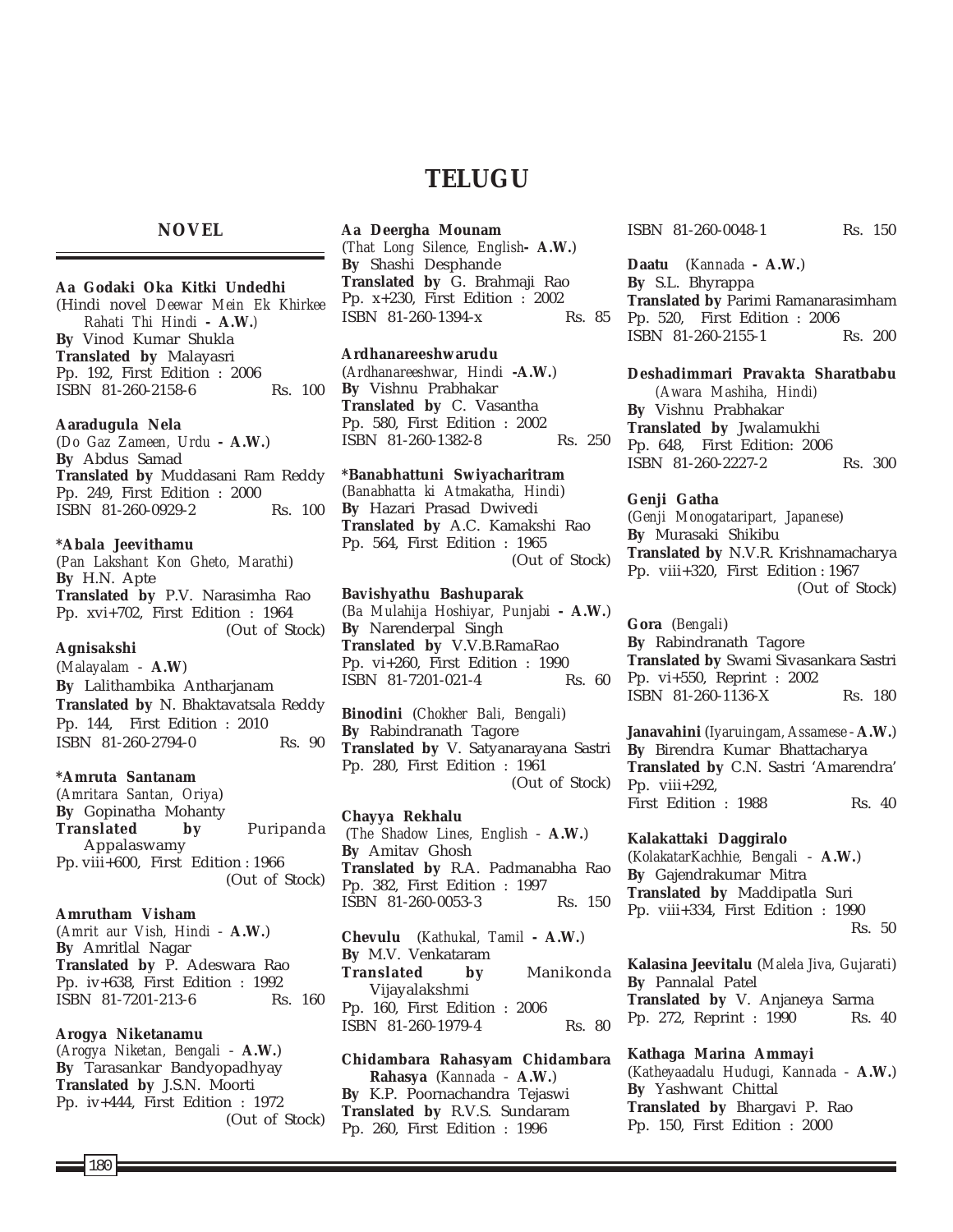ISBN 81-260-0778-8 Rs. 60 **Konda Meeda Manta** (*Fire on the Mountain, English* - **A.W.**) **By** Anita Desai **Translated by** K. Veerabhadra Rao Pp. 162, ISBN 81-260-0559-9 Rs. 60 **\*Malapalli** (*Telugu Classic*) **By** Unnava Lakshminarayana Pp. xx+416, First Edition : 1976 Rs. 15 **Marala Sedyaniki** (*Marali Mannige, Kannada*) **By** K. Sivaram Karanth **Translated by** T. Ramachandra Pp. iv+352, First Edition : 1977Rs. 20 **\*Ma Tatayyakoka Enugundedi** (*Enruppapapakoranentornu, Malayalam*) **By** V.M. Basheer **Translated by** C. Radhakrishna Sharma Pp. viii+96, First Edition : 1963 (Out of Stock) **Matti Manushulu** (*Matir Manish, Oriya*) **By** Kalindicharan Panigrahi **Translated by** Puripanda Appalaswamy Pp. 154 Second Edition : 1979 (Out of Stock) **Matti Deepam** (*Agal Vilakku, Tamil* - **A.W.**) **By** Mu. Vardarajan Pp. viii+268, First Edition : 1984 Rs. 30 **Miri Bala** (*Miri Jiyari, Assamese*) **By** Rajanikant Bardoloi **Translated by** Bh. Markandeya Sarma Pp. 96, First Edition : 1963 (Out of Stock) **Nagara Mathanam** (*Nanga Rukh, Dogri* **- A.W**.) **By** O.P. Sharma 'Sarathi'

Pp. iv+80, First Edition : 1988 Rs. 15 **Naaru Neeru** (*Verukku Neer, Tamil* - **A.W.**) **By** Rajam Krishnan **Translated by** Madhurantakam Rajaram

**Translated by** N.C. Ramanujachary

Pp. xi+300, First Edition : 1996 ISBN 81-7201-506-6 Rs. 130

**Neeli Chandrudu** (*Neela Chand, Hindi* **- A.W.**) **By** Shivaprasad Singh **Translated by** Vizialakshmi Pp. 840, First Edition : 2006 ISBN 81-260-2166-7 Rs. 350

**Parthiva Swapnamu** (*Parthipan Kanavu, Tamil*) **By** 'Kalki' **Translated by** N.C.V. Narasimhacharya Pp. viii+240, First Edition : 1972 (Out of Stock)

# **Prabhata Vadhanam** (*Morning Face, English* - **A.W.**) **By** Mulk Raj Anand **Translated by** R.A. Padmanabha Rao Pp. 680, First Edition : 1993 ISBN 81-7201-070-8 Rs. 80

**Parva** (*Kannada Classic*) **By** S.L. Bhyrappa **Translated by** G. Lakshminarayana Pp. 744, First Edition : 2002 iSBN 81-260-1556-x Rs. 250

**\*Rendu Serlu** (*Rantitangazi, Malayalam*) **By** Thakazhi Sivasankara Pillai **Translated by** G. Subaramaya Pp. vi+120, First Edition : 1966 (Out of Stock)

# **Royyalu**

(*Chemmeen, Malayalam* **- A.W.**) **By** Thakazhi Sivasankara Pillai **Translated by** G. Subbramayya Pp. xii+328, Reprint : 1990 Rs. 45

**Saambudu** (*Shamba, Bengali* - **A.W.**) **By** 'Kalcut' Samaresh Basu **Translated by** Maddipattla Suri Pp. 142, First Edition : 1998 ISBN 81-260-0551-3 Rs. 75

**Samajapu Korollo** (*Samudaya Veedhi, Tamil* - **A.W.**) **By** Naa Parthasarthy **Translated by** Malathi Chendur Pp. iv+228, First Edition : 1988Rs. 30

**Samayam Kani Samayam** (*Asamay, Bengali* - **A.W.**)

**by** Bimal Kar **Translated by** Maddipatla Suri Pp. vi+414, First Edition : 1991 ISBN 81-7201-079-6 Rs. 90

**Samskara**

*(Kannada classic)* **By** U.R. Anantha Murthy **Translated by** S.L. Sastry Pp. 148, First Edition : 2006 ISBN 81-260-1686-8 Rs. 85

**Sasti** (*Oriya novel*) **By** Kanhu Charan Mohanty, Tr. Jayashree Mohanraj Pp. 228, First Edition 2003 ISBN 81-260-1066-5 Rs. 100

**\*Shantala** (*Kannada*) **By** K.V. Iyer **Translated by** T.R. Ramachandra Pp. xvi+388, First Edition : 1965 (Out of Stock)

## **Tegiponi Bandham**

(*Ek Chadar Maili Si, Urdu* - **A.W.**) **By** Rajinder Singh Bedi **Translated by** K. Gopalkrishna Rao Pp. vii+118, First Edition : 1971 (Out of Stock)

**Tirugubaatu** (*Bandaya, Kannada* - **A.W.**) **By** Vyasaraya Ballal **Translated by** Ranganatha Ramachandra Rao Pp. 344, First Edition : 2001 ISBN 81-260-0809-1 Rs. 150

#### **Uchalya**

(*Autobiography in Marathi* - **A.W.**) **By** Laxman Gaikwad **Translated by** Vasanth Pp. 172, First Edition : 1994 ISBN 81-7201-285-3 Rs. 75

**Umrao Jan Ada** (*Urdu*) **By** Mirza Ruswa **Translated by** D. Rangacharya Pp. 196, Reprint : 1990 Rs. 30

**\*Vanavasi** (*Aranyak, Bengali*) **By** Bibhutibhushan Bandyopadhyay **Translated by** S. Sitaram Pp. xvi+274, First Edition : 1963 (Out of Stock)

## **Vimukthi**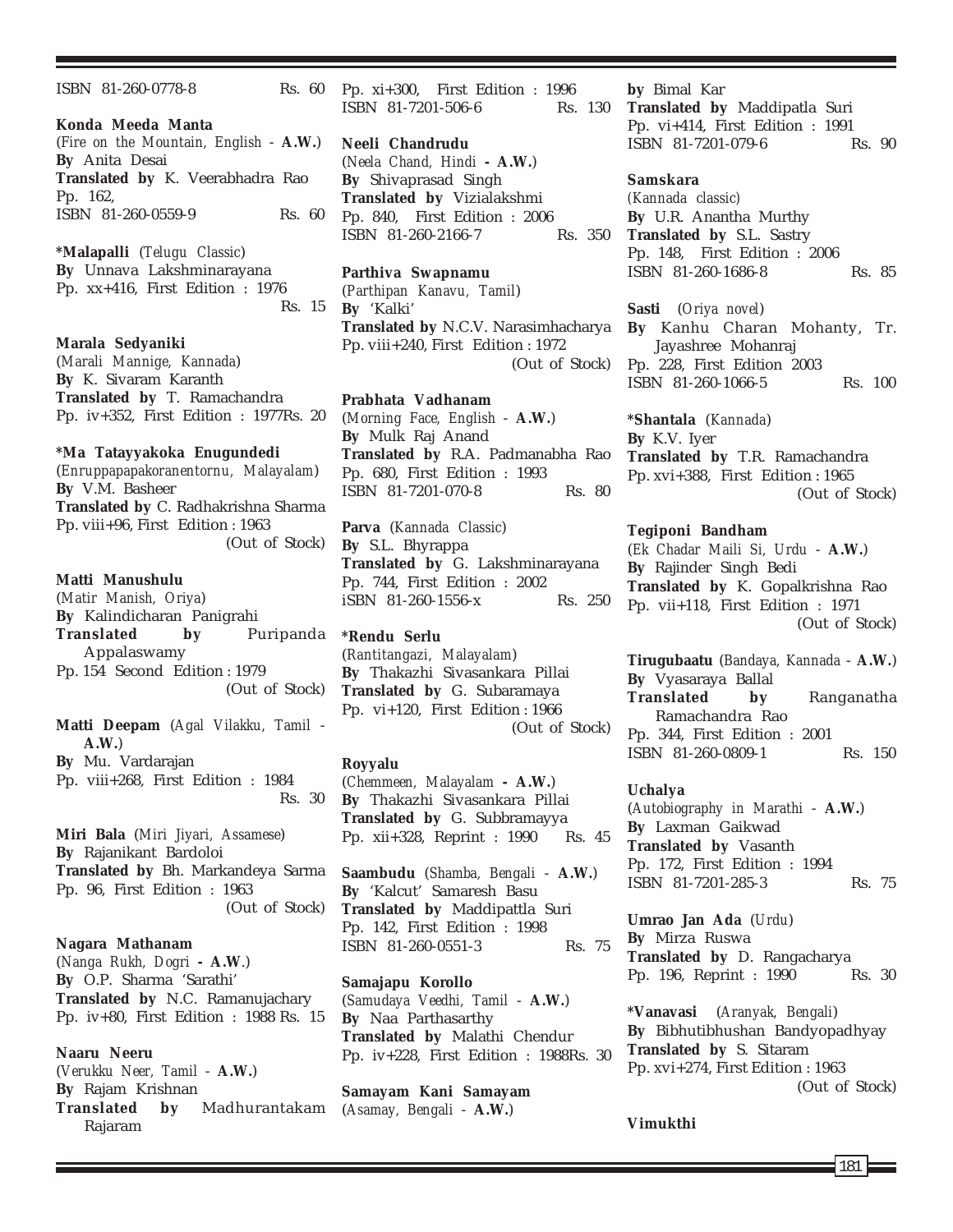(*Sat Paglan Aakshman, Gujarati* - **A.W.**) **By** Kundanika Kapadia **Translated by** Y.C.P. Venkata Reddy Pp. 400, First Edition : 2000 ISBN 81-260-0716-8 Rs. 150

#### **Vishada Kamarupa**

(*Une Khowa Hauda, Assamese*) **By** Indira Goswami **Translated by** G. Lakshminarayana Pp. 332, First Edition : 2002 ISBN 81-260-1555-1 Rs. 150

**Yayati** (*Yayati, Marathi* - **A.W.**) **By** V.S. Khandekar **Translated by** Yarlagadda Laxmi Prasad Pp. 464, First Edition : 2000 ISBN 81-260-0924-1 Rs. 200

**Yogayagalu** (*Jogajog, Bengali*) **By** Rabindranath Tagore **Translated by** S. Sitaram Pp. 284, First Edition : 1961

(Out of Stock)

## **STORY**

# **Adbuta Graham Gatha Marikonni Kathalu** *(The Legend o Planet Surprise and other Stories, English)* **By** Tajima Shinje **Translated by** J. Bhagyalaxmi Pp. 112, First Edition : 2007 ISBN 81-260-2530-1 Rs. 85 **\*Andhra Katha Manjusha** (*Anthology of Telugu short stories*) **Edited by** Swami Sivasankara Sastri

Pp. xvi+384, First Edition : 1969 (Out of Stock)

### **Anglamulo Samakaleena Bharateeya Kathanikalu**

(*Contemporary Indian short stories in English*) **By** Shiv K. Kumar **Translated by** V.V.B. Rama Rao Pp. xii+244, First Edition : 1999

ISBN 81-260-0718-4 Rs. 100

## **Bangaru Kathalu**

(*An anthology of Telugu short stories of post-independence period*) **Compiled & Edited by** Vakati

Pandurang Raoand Vedagiri Rembabu

Pp. ix+589, First Edition : 2001 ISBN 81-260-0801-6 Rs. 250

## **Bharatiya Sahityam : Samakalina Kathanikalu**

(*Antholgy of contemporary Indian short stories-I, II, III*)

**Translated** at a translation workshop co-directed by Sh. Krishnamurthi and B. Radhakrishna

Pp. 558, First Edition : 1996 Rs. 250

**Bihar Janapada Gathalu** (*Folk-tales of Bihar*) **By** P.C. Roy Choudhury **Translated by** P. Padmaraju Pp. xii+146, First Edition : 1977 (Out of Stock)

## **Iravaimoodu Hindi Kathalu**

(*Anthology of Hindi short stories*) **Edited by** Jainendra Kumar **Translated by** V. Radhakrishnamoorthi Pp. xii+320, First Edition : 1974 (Out of Stock)

#### **Kakulu Dwipantaravasam**

(*Kavve Aur Kalapani, Hindi* - **A.W.**) **By** Nirmal Varma **Translated by** Bhimsen Nirmal Pp. 203, First Edition : 2000 ISBN 81-260-0926-8 Rs. 90

## **Kannada Kathanikalu**

(*Anthology of Kannada short stories*) **Compiled by** L.S. Seshagiri Rao **Translated by** G. Ramakrishna Sarma Pp. viii+252, First Edition : 1979 (Out of Stock)

**Kannada Kathanikala Sankalanum** (*Anthology of Twenty Kannada short stories, Translated at a workshop*)

**Compiled by** B.C. Ramachandra Sharma & G. Venkatasubbaiah Pp. xxiv+322, First Edition : 1996 ISBN 81-7201-702-2 Rs. 145

**Krishan Chander : Aayda Sanna Kathegalu** (*Krishan Chander's selected short stories*) **Compiled by** Gopi Chand Narang **Translated by** D.A. Shankar Pp. 344, First Edition : 2000

ISBN 81-260-0979-9 Rs. 150

## **Marathi Katha Sangrammu**

(*Anthology of Marathi short stories*) **Compiled by** A.K. Bhagwat **Translated by** S.M.Y. Sastri Pp. iv+264, First Edition : 1982 (Out of Stock)

#### **Masti Chinna Kathalu**

(*Sanna Kathegalu, Kannada* - **A.W.**) **By** Masti Venkatesha Iyengar **Translated by** G.S. Mohan Pp. 311, First Edition : 1999 ISBN 81-260-0701-X Rs. 125

**Matti Bommalu** (*Matti ki Muraten, Hindi*) **By** Rambrish Benipuri **Translated by** K.S.R. Sarma Pp. 136, First Edition : 1961 (Out of Stock)

#### **Modata Ratri Vasthundi**

(*Mudalil Iravu Varum, Tamil* - **A.W.**) **By** Adavan Sundaram **Translated by** Dr. C.R. Sarma Pp. 148, First Edition : 1998 Rs. 60 ISBN 81-7201-702-2

#### **Oka Taram Telugu Katha**

(*Selected Telugu short stories*) **Compiled by** D. Ramalingam Pp. 460, First Edition : 1994 ISBN 81-7201-498-8 Rs. 130

## **Punnami Ratri Ithara Kathanikalu**

(*Ik Chhit Chanan Di* **,** *Punjabi* **- A.W.**) **By** Kartar Singh Duggal **Translated by** R. Chandrasekhara Reddy Pp. 220, First Edition : 2006 ISBN 81-260-1735-X Rs. 120

## **Ravindra Kathavali**

(*21 short stories of Tagore*) **Translated by** M. Suri Pp. viii+404, First Edition : 1968 ISBN 81-260-1681-1 Rs. 180

## **Tamila Chinna Kathalu** *(Anthology of Tamil short stories)* **Edited by** Akilon **Translated by** Y.V.S.S.N. Murthy Pp. 172, First Edition : 2006 ISBN 81-260-1975-1 Rs. 100

**Tamil Desapu Janapada Kathalau** (*Tamil*) **Compiled by** A.N. Perumal **Translated by** Challa Radhakrishna Sarma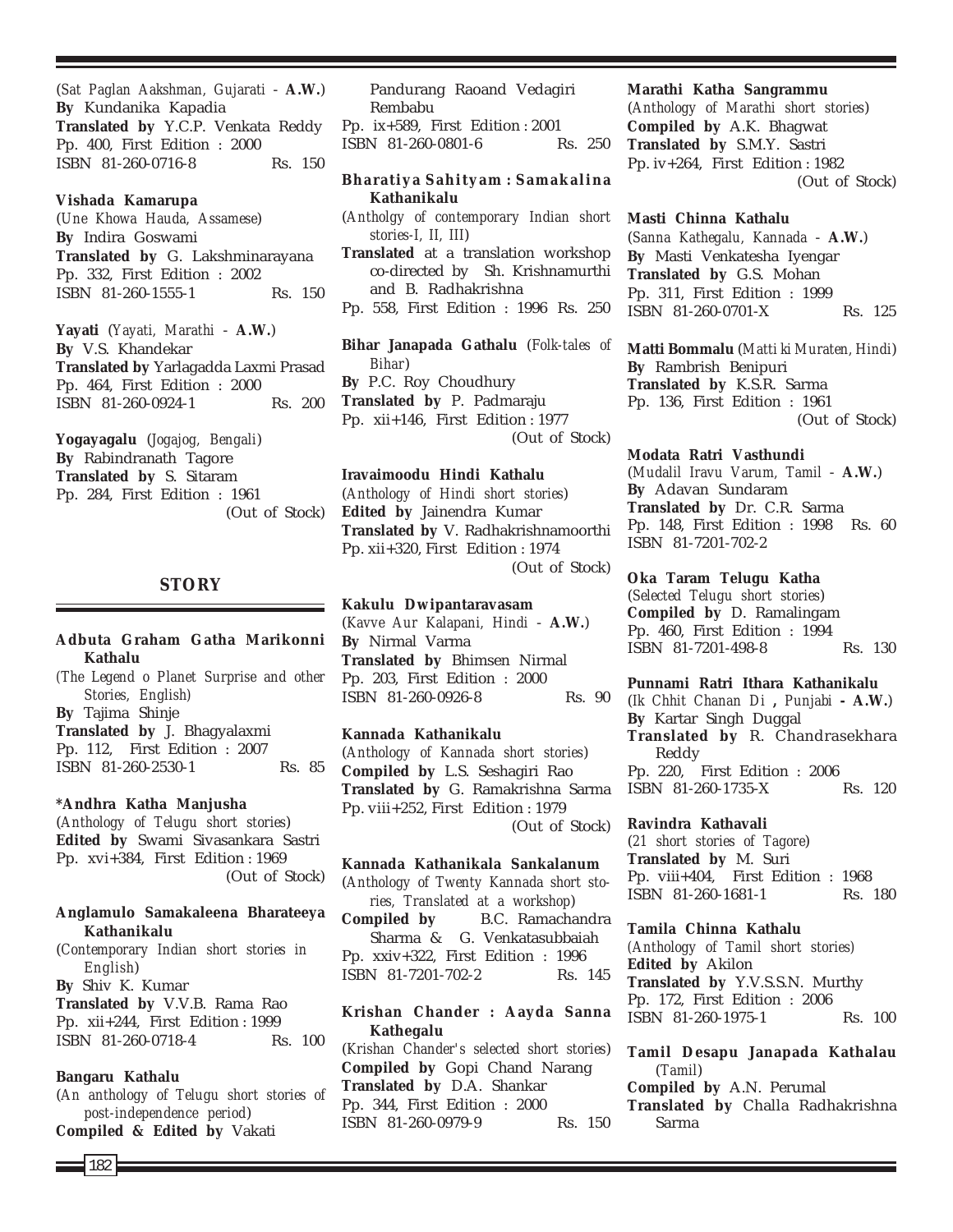Pp. 161, First Edition : 1999 ISBN 81-260-0658-7 Rs. 65

**Tamil Katha Manjari** (*Anthology of Tamil short stories*) **Edited by** A. Chidambaranatha Chettiar **Translated by** V. Panduranga Rao Pp. iv+300, First Edition : 1973 (Out of Stock)

**Telugu Katha**

(*Anthology of Telugu short stories*) **Edited by** D. Ramalingam Pp. xxiv+462, Reprint : 1993 ISBN 81-7201-406-6 Rs. 110

**Tamil Sahitya Kathalu** (*Tamil llakkiyam Chollum Kathaigal*) **Edited by** Mu. Arunachalam **Translated by** C.R. Sarma Pp. viii+258, First Edition : 1988 Rs. 40

**Uttar Karnataka Janapad Kathalu** (*Folk Tales of North Karnataka*) **Compiled by** Simpi Linganna **Translated by** N.C. Ramanujachary Pp. iv+204, First Edition : 1979 (Out of Stock)

**Vicharana Commission** (*Visaranai Comission Kamission, Tamil* **- A.W.***)* **By** Sa. Kandasamy **Translated by** G. Chiranjeevi Pp. 180, First Edition : 2006 ISBN 81-260-1972-7 Rs. 110

**Veyyinnokka Ratrulu** (*One Thousands Nights and One, Arabic classic*) **Translated by** Ghandikota Brahmaji Rao Pp. 558, First Edition : 1990 ISBN 81-260-1683-3 Rs. 225

# **PLAY**

**Antigone By** Sophocles **Translated by** M.R. Appa Rao Pp. xxiv+44, First Edition : 1965 (Out of Stock)

**\*Deennena Sabhayata Antaru** (*Ekei ki Bale Sobhyata and Burho Salilikar Ghare Rom, Bengali*) **By** Michael Madhusudan Dutta

Pp. 104, First Edition : 1964 (Out of Stock)

**Ekanka Sangraha**

(*Anthology of Kannada one-act plays*) **Compiled by** Adya Rangacharya **Translated by** Ayachitula Hanumat Sastri Pp. iv+276, First Edition : 1978 (Out of Stock)

**\*Faust, Part I** (*German*) **By** Goethe **Translated by** V.N. Sarma Pp. 300, First Edition : 1962 (Out of Stock)

**Gadayuddhamu** (*Kannada*) **By** 'Sri' B.M. Srikantayya **Translated by** G. Ramakrishna Sarma Pp. iv+52, First Edition : 1969 (Out of Stock)

**Galileo** (*German*) **By** Bertolt Brecht **Translated by** V.N. Sarma Pp. iv+180, First Edition : 1973 (Out of Stock)

**Hamlet** (*English*) **By** Shakespeare **Introduction** J. Dover Wilson **Translated by** D. Ramamurthy Pp. x+136, First Edition : 1976 (Out of Stock)

**\*Kanyasulkamu** (*Telugu*) **By** Guruzada Appa Rao Pp. vi+136, First Edition : 1976 (Out of Stock) **\*Macbeth** (*English*) **By** Shakespeare **Introduction** J. Dover Wilson **Translated by** J.C. Narasimha Sastri Pp. x+120, First Edition : 1965 (Out of Stock)

**\*Mother Courage** (*German*) **By** Bertolt Brecht **Translated by** V.N. Sarma Pp. viii+140, First Edition : 1976 (Out of Stock)

**\*Natikalu** (*Anthology of Telugu one-act plays*)

**Compiled by** S. Muddukrishna Pp. viii+248, First Edition : 1965 (Out of Stock)

#### **\*Othello**

(*English*) **By** Shakespeare **Introduction** J. Dover Wilson **Translated by** J. Satyanarayana Murti Pp. 276, First Edition : 1960 (Out of Stock)

**Ravindruni Natakalu Volume I** (*Bisarjan, Chitrangada and Chirakumar Sabha*) **By** Rabindranath Tagore **Translated by** B. Gopala Reddi and Abhuri Ramakrishna Rao Pp. iv+280, First Edition : 1969 (Out of Stock)

**Ravindruni Natakalu Volume II** (*Raja, Dakghar, Muktadhara and Raktakarabi*) **By** Rabindranath Tagore **Translated by** Abburi Ramakrishna Rao Pp. 308, First Edition : 1969 (Out of Stock)

#### **Siri Sampenga**

(*Siri Sampige, Kannada* - **A.W.**) **By** Chandra Sekhara Kambar **Translated by** Bhargavi P. Rao Pp. 84, First Edition : 2000 ISBN 81-260-0632-3 Rs. 60

**Yakruttu** *(Marathi Drama 'Yakrit')* **By** Shyam Manohar **Translated by** Laxminarayana Bolli Pp. 92, First Edition : 2006 **ISBN 81-260-1153-X Rs. 65** 

# **POETRY**

**Bandhavyam** (*English* –**A.W.**) **By** jayant Mahapatra **Translated by** U.A. Narasimha Murthy Pp. 58, First Edition : 2009 ISBN 81-260-2690-1 Rs. 45

**Bharativari Madhurakavita Samhita** (*Selected poems of Subramanaya Bharati*) **Introduction** R.P. Sethu Pillai **Translated by** P. Sreeramulu Reddy Pp. x+178, First Edition : 1962 (Out of Stock)

**Ekkottarsati** (*101 poems of Tagore*)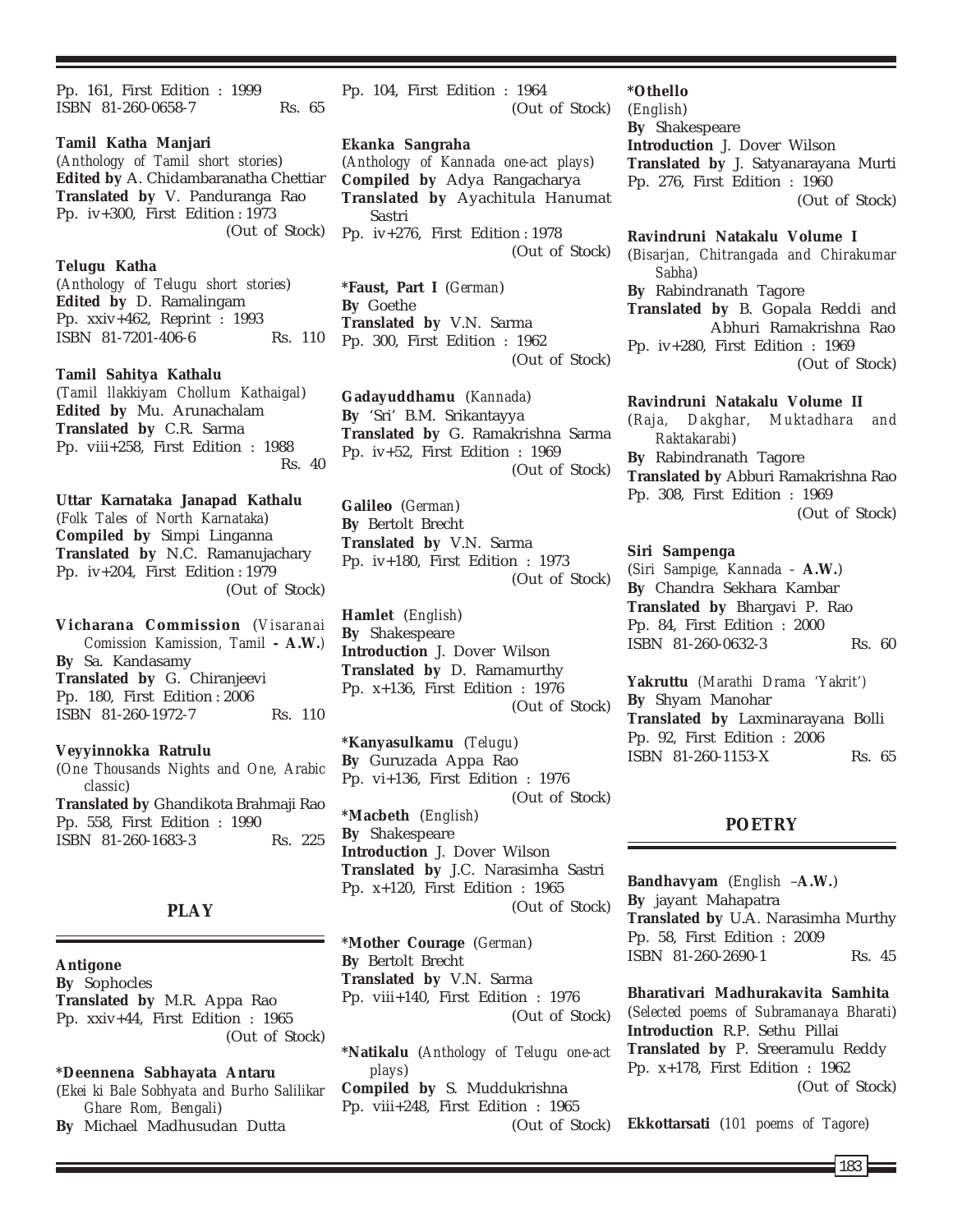**Translated by** T. Veeraraghavaswamy Pp. viii+402, Reprint : 2002 ISBN 81-260-1139-4 Rs. 120 **Kabiru Vachanavali** (*Kabir Vachanavali, Hindi*) **Introduction** Hazari Prasad Dwivedi **Translated by** Puttaparthi Narayanacharyulu Pp. xxvi+246, Reprint : 1990 Rs. 40 **Kavyamale** (*An anthology*) **Compiled & Edited by** Devulapalli Ramanuja Rao **Translated by** Gurumurthy Pendakur Pp. 300, Reprint : 2000 ISBN 81-260-0947-0 Rs. 125 **Malipootha** (*Aralu Maralu, Kannada* –**A.W.**) **By** D.R. Bendre **Translated by** Sesha Shastri and J. Sadanandam Pp. 420, First Edition : 2009 ISBN 81-260-2566-2 Rs. 250 **Telugu Kavyamala** (*Anthology of Telugu poetry*) **Compiled & Edited by** Katuri Venkateswara Rao

Pp. xviii+382, Reprint : 2002 ISBN 81-260-1134-3 Rs. 120

**Virigina Virgraham** (*Bhagnamurti, Marathi epic poem*) **By** A.R. Deshpande 'Anil' **Translated by** K.S.R. Sarma Pp. iv+96, First Edition : 1964 (Out of Stock)

# **MAKERS OF INDIAN LITERATURE**

**Abburi Ramakrishna Rau** *(Talugu writer*) **Author and Translated by** E. Nageswara Rao Pp. 96, First Edition : 2006 ISBN 81-260-2168-3 Rs. 25

**Akkamahadevi** *(Kannada scholar and poet)* **By** G.S. Kapse **Translated by** Rajeshwari Diwakarla Pp. 64, First Edition : 2006 ISBN 81-260-2159-4 Rs. 25

**Amanda Kanda By** Ragjavemdra Patil Pp. 128, Reprint : 2000 ISBN 81-260-0810-5 Rs. 25

**Amritlal Nagar** (Hindi writer) **By** Shrilal Shukla **Translated by** Y.C.P. Venkata Reddy Pp.128, First Edition : 2007 ISBN 81-260-2323-6 Rs.25

**Annamacharyulu** (*Telugu saint-poet*) **Authored & translated by** Adapa Ramakrishna Rao Pp. 104, First Edition : 1991 ISBN 81-7201-066-4 Rs. 15

**Anna Bhau Sathe By** Bajrang Korde **Translated by** G. Manoja Pp. 96, First Edition : 2008 ISBN 81-260-2684-7 Rs. 40

**Arudra By** M. ravikumar Pp. 144, First Edition : 2007 ISBN 81-260-2333-3 Rs. 40

**A.R. Rajaraja Varma** (*Malayalam novelist*) **By** K.M. George **Translated by** G. Lalitha Pp. 96, First Edition : 1989 Rs. 15

**Babasaheb Ambedkar** (*Social reformer*) **By** K. Raghavendra Rao **Translated by** K.R.K. Mohan Pp. 128, First Edition : 1999 ISBN 81-260-0650-1 Rs. 25

**B.M. Srikantayya** (*Kannada poet*) **By** A.N. Moorthy Rao **Translated by** P. Dakshinamurty Pp. 80, First Edition : 1979 Rs. 15

**Banabhattu** (*Sanskrit poet*) **By** K. Krishnamoorthy **Translated by** P. Sriramachandrudu Pp. 116, First Edition : 1979 (Out of Stock)

**Bankimchandra Chatterji** (*Bengali novelist*)

**By** S.C. Sengupta

**Translated by** D.R. Ramanuja Rao Pp. 76, Reprint : 1990 Rs. 15

**Bandaru Thammaiah By** T. Koteswara Rao Pp. 64, First Edition : 2010 ISBN 81-260-3037-2 Rs. 40

**Basaveswarudu** (*Kannada saint poet*) **By** H. Tipperudraswamy **Translated by** B.V. Singaracharya Pp. 68, First Edition : 1978 Rs. 15

**Bharatendu Harishchandra** (*Hindi writer*) **By** Madan Gopal **Translated by** A. Lakshmiramanna Pp. 68, First Edition : 1981 Rs. 15

**Bharati** (*Tamil poet*) **By** Prema Nandakumar **Translated by** R. S. Sudarshanam Pp. 92, First Edition : 1982 Rs. 15

**Bhavabhuti** (*Sanskrit poet*) **By** G.K. Bhat **Translated by** Sriramachandrudu Pp. 96, First Edition : 1986 Rs. 15

**Buddhadeva Bose** (*Eminent Bengali writer*) **By** Alokeranjan Dasgupta **Translated by** A. Somasundar Pp. 104, First Edition : 1982 Rs. 15

**Chandu Menon** (*Malayalam novelist*) **By** T.C. Sankara Menon **Translated by** K.K. Ranganadhacharyulu Pp. 96, First Edition : 1979 Rs. 15

**Chakrapani By** Velaga Venkatappaiah Pp. 104, First Edition: 2007 ISBN 81-260-2335-6 Rs.40

**Chilakamarthi Lakshmi Narasimham** (*Telugu writer*) **Authored & translated by** V.V.L. Narasimha Rao Pp. 128, First Edition : 2001 ISBN 81-260-1133-5 Rs. 25

**Dr. C.R. Reddy**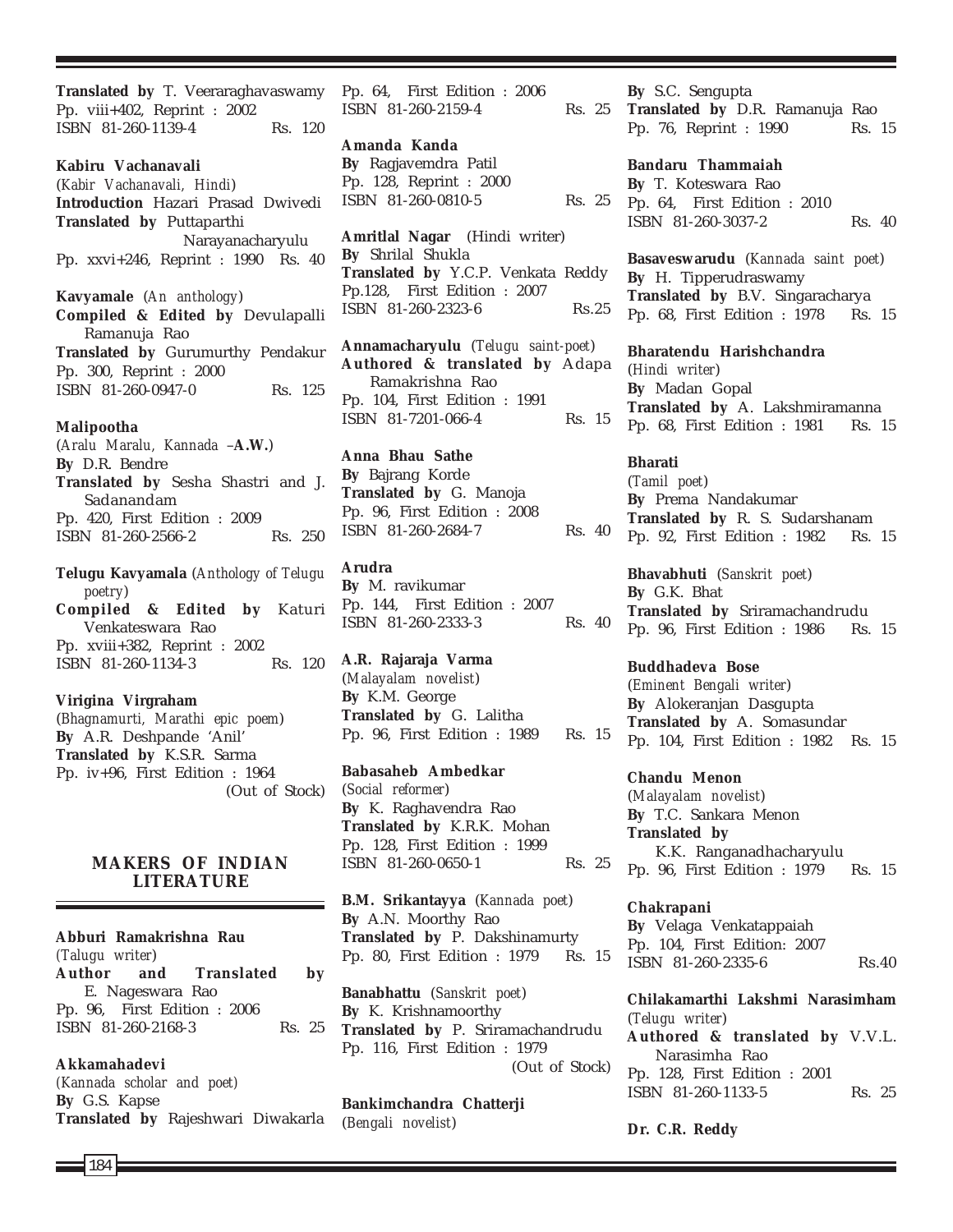(*Telugu poet and critic*) **By** D.C. Anjaneyulu **Translated by** M.V. Chalapati Rao Pp. 68, First Edition : 1987 Rs. 15

## **Dasarathi**

**By** Tirumala Srinivasacharya Pp.128, First Edition : 2006 ISBN 81-260-2230-2 Rs. 25

## **Dattakavi**

(*Modern Marathi poet*) **By** Anuradha Potdar **Translated by** V. Manikya Rao Pp. 68, First Edition : 1986 Rs. 15

**Devulapalli Krishna Sastri**

**By** Bhoosurapalli Venkateswarlu Pp. 96, Reprint : 2001 ISBN 81-260-0816-4 Rs. 25

| <b>Dharmayaram</b>                   |  | Rama |  |
|--------------------------------------|--|------|--|
| Krishnamacharyulu                    |  |      |  |
| (Telugu playwright)                  |  |      |  |
| By P.S.R. Appa Rao                   |  |      |  |
| Pp. 120, First Edition : 1989 Rs. 15 |  |      |  |

# **Dinkar Desai**

**By** Vishnu Naik Pp. 112 First Edition: 2008 ISBN 81-260-2356-2 Rs. 40

# **Duvvuri Ramireddy**

(*Telegu poet*) **By** Durgampandi Chandrasekhara Reddy Pp. 112, First Edition : 1999 ISBN 81-260-0783-4 Rs. 25

## **Durgabai Deshmukh**

**By** Akkiraju Ramapathi Rao Pp. 136, First Edition : 2010 ISBN 81-260-2794-0 Rs. 40

**Fakir Mohan Senapati** (*Father of Modern Oriya Literature*) **By** Mayadhar Mansinha **Translated by** C. Anandaraman Pp. 100, First Edition : 1978 Rs. 15

**Ghalib** (*Eminent Urdu poet*) **By** M. Mujeeb **Translated by** K. Gopala Krishna Rao Pp. 92, Reprint : 1990 Rs. 15

**Gidugu Venkatta Ramamoorthi**

(*Telugu writer*) **By** H.S. Brahmananda Pp. 98, First Edition : 1990 Rs. 15

## **Gora Shastri**

**By** G. Chakradhar Pp. 124, First Edition : 2006 ISBN 81-260-1977-8 Rs. 25

## **Gurazada**

(*Telugu social-reformer and writer*) **By** V.R. Narla **Translated by** Kethu Vishwanatha Reddy Pp. 104, Reprint : 1989 Rs. 15

**G.V. Chalam**

(*Telugu writer*) **By** R.S. Sudarshanam Pp. 130, First Edition : 1990 Rs. 15

**Hari Narayana Apte** (*Marathi novelist and story writer*) **By** R.B. Joshi **Translated by** V. Ramachandra Pp. 98, First Edition : 1989 Rs. 15

**Illindala Saraswathi Devil By** Muktevi Bharathi Pp. 96 First Edition: 2008 ISBN 81-260-2296-5 Rs.40

**Iswarchandra Vidyasagar** (*Bengali writer and social-reformer*) **By** Hiranmay Banerjee **Translated by** Satyanarayanamoorthy Pp. 102, First Edition : 1978 (Out of Stock)

**Jaishankar Prasad** (*Modern Hindi poet*) **By** Ramesh Chandra Shah **Translated by** A.B. Prasad Pp. 112, First Edition : 1999 ISBN 81-260-0635-8 Rs. 25

**Jayadevudu** (*Sanskrit poet*) **By** Suniti Kumar Chatterjee **Translated by** B.V. Srinivasacharyulu Pp. 84, First Edition : 1988 Rs. 15

**Jibanananda Das** (*Bengali poet*) **By** Chidananda Dasgupta **Translated by** K. Anjaneyulu Pp. 88, First Edition : 1979 Rs. 15

**Jnandevudu** (*Marathi saint-poet*) **By** P.Y. Deshpande

**Translated by** N. Gopi Pp. 78, First Edition : 1984 Rs. 15

**Kabiru** (*Hindi poet*) **By** Prabhakar Machwe **Translated by** D. Ramalingam Pp. 72, First Edition : 1971 (Out of Stock)

**Kalhanudu** (*Sanskrit poet*) **By** Somnath Dhar **Translated by** Sampat Kumaracharya Pp. 118, First Edition : 1984 Rs. 15

**Kaloji Narayana T. Rao By** Pervaram Jaganathan Pp. 104 First Edition: 2007 ISBN 81-260-2332-5 Rs.40

**Kamba Mahakavi** (*Tamil poet*) **By** S. Maharajan **Translated by** Marupuri Kothanda Rama Reddy Pp. 166, First Edition : 1977 (Out of Stock)

**Kanuparti Varalakshmamma** (*Telugu writer*) **By** Polapragada Rajyalakshmi Pp. 81, First Edition : 2000 ISBN 81-260-0983-7 Rs. 25

#### **Kashinathuni Nageswara Rao**

*(Telugu writer)* **By** Potturi Venkateshwara Rao Pp. 96, First Edition : 2006 ISBN 81-260-2325-2 Rs. 25

**Kazi Nazrul Islam**

(*Bengali poet*) **By** Gopal Haldar **Translated by** Chaganti Tulasi Pp. 108 ISBN 81-7201-101-6 Rs. 15

## **Keshavsut**

(*Marathi poet*) **By** Prabhakar Machwe **Translated by** S. Sadasiva Pp. 64, First Edition : 1970 (Out of Stock)

**Kolachalam Srinivasa Rao By** Mukti Bharathi Pp. 96, First Edition: 2007 ISBN 81-260-2296-5 Rs.40

185 **F**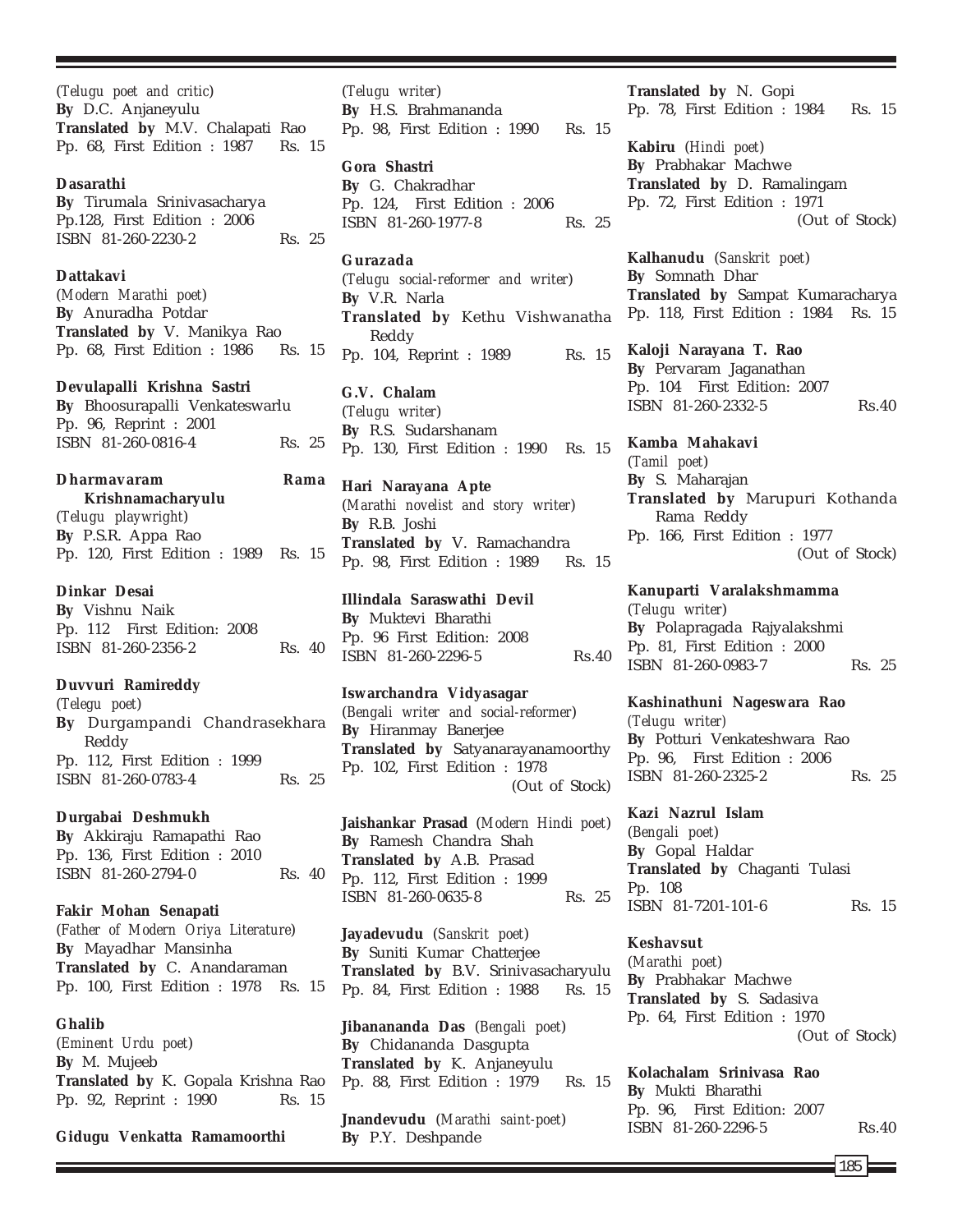**Kumaran Asan** (*Malayalam poet*) **By** K.M. George **Translated by** D. Ramalingam Pp. 114, First Edition : 1974 Rs. 15

#### **Lakshminath Bezbarao**

(*Assamese writer*) **By** Hem Barua **Translated by** R.S. Sudarshanam Pp. 68, First Edition : 1972 Rs. 15

**M.S. Puttanna By** H.S. Sujatha Pp. 138, First Edition : 2000 Rs. 25

**Mahakavi Sri. Sri.**

(*Telegu Poet*) **By** Budarajn Radhakrishna Pp. 112, Third Edition : 2006 ISBN: 81-260-0719-2 Rs. 25

**Mahakavi Ulloor**

(*Malayalam poet*) **By** Sukumar Azhicode **Translated by** B.V. Srinivasacharyulu Pp. 104, First Edition : 1983 Rs. 15

#### **Maharshi Devendranath Tagore**

(*Bengali literature*) **By** Narayan Choudhuri **Translated by** Chandrasekara Reddy Pp. 72, First Edition : 1988 Rs. 15

# **Madhunapanthula Satyanarayana Sastry**

**By** Sripaada Krishnamurthy Pp. 116, First Edition : 2009 ISBN 81-260-2689-8 Rs. 40

## **Manik Bandyopadhyay**

(*Bengali novelist*) **By** Saroj Mohan Mitra **Translated by** J.J.K. Bapuji Pp. 124, First Edition : 1979 Rs. 15

## **Manikkavachakar**

(*Tamil Saiva saint-poet*) **By** G. Vanmikanathan **Translated by** K. Jayachandra Reddy Pp. 84, First Edition : 1983 Rs. 15

**Mira Bai** (*Rajasthani Saint poet*) **By** Usha S. Nelsson **Translated by** C. Narayana Reddi Pp. 68, First Edition : 1972 (Out of Stock) **Narla Venkateswara Rao**

**By** G.S. Varadachari Pp. 126 First Edition : 2009 ISBN 81-260-2687-1 Rs. 40

#### **Namadevudu**

(*Medieval Marathi saint-poet*) **By** M.G. Deshmukh **Translated by** Bhimsen Nirmal Pp. 80, First Edition : 1985 Rs. 15

**Nammalvar**

(*Tamil mystic-poet*) **By** A. Srinivasa Raghavan **Translated by** C.R. Sarma Pp. 110, First Edition : 1987 Rs. 15

**Nanalal** (*Gujarati poet*) **By** U.M. Maniar **Translated by** A. Ramapati Rao Pp. 116, First Edition : 1979 Rs. 15

**Narmadashankar** (*Gujarati writer*) **By** Gulabdas Broker **Translated by** M. Ram Reddy Pp. 82, First Edition : 1984 Rs. 15

# **Nayani Subba Rao**

**By** Anumandla Bhoomaiah Pp. 76, First Edition: 2009 ISBN 81-260-2358-9 Rs. 40

**Nazir Akbarabadi** (*Urdu poet*) **By** Mohammad Hassan **Translated by** A.V. Janardhana Rao Pp. 80, First Edition : 1983 Rs. 15

**Nirala** (*Hindi poet*) **By** Paramanand Shrivastava **Translated by** Machi Reddy Pp. 101, First Edition : 2001 ISBN 81-260-0805-9 Rs. 25

**Panje Mangesh Rao** (*Kannada writer*) **By** V. Sitaramiah **Translated by** V.S. Sundaram Pp. 104, First Edition : 1981 Rs. 15

**Panuganti Lakshminarasimharao** (*Telegu writer*) **By** Mudigonda Veerabhadra Pp. 93, First Edition : 1999 Rs. 25

**Paravasthu Chinnaya Suri By & translated by** B. Radhakrishna Pp. 64, First Edition : 2002 ISBN 81-260-1075-4 Rs. 25

**Pingali Katuri**

| By Collapudi Prakasa Rao      |        |  |
|-------------------------------|--------|--|
| Pp. 136, First Edition : 1999 |        |  |
| ISBN 81-260-0649-8            | Rs. 25 |  |

**Pothana** (*Telugu poet*) **By** D. Venkatavadhani **Translated by** the Author Pp. 76, Reprint : 1989 Rs. 15

**Pottekkatt** (*Malayalam writer*) **By** R. Viswanathan **Translated by** Malikarjuna Sarma Pp. 90, First Edition : 1999 ISBN 81-260-0636-6 Rs. 25

#### **Premchand**

(*Eminent Hindi novelist and story-writer*) **By** Prakash Chandra Gupta **Translated by** B. Rama Raju Pp. 64, First Edition : 1971 (Out of stock)

**Rachakonda Viswanatha Sastry** (*Telugu writer*) **By** K.K. Ranganathacharyulu Pp. 124, First Edition : 2000 ISBN 81-260-0639-X Rs. 25

**Rahul Sankrityayan** (*Hindi writer*) **By** Prabhakar Machwe **Translated by** S.S. Prabhakar Rao Pp. 68, Reprint : 1989 Rs. 15

**Raja Rammohun Roy** (*Bengali writer and Social-reformer*) **By** Saumyendranath Tagore **Translated by** K. Ramalakshmi Pp. 82, Reprint : 1989 Rs. 15

**Rangaya Raghava** (*Hindi writer*) **By** Madhuresh **Translated by** Jawalamukhi Pp. 186, First Edition : 1998 ISBN 81-260-0362-6 Rs. 25

**Ra. Ra. By** Balachandra Nemade Pp. 96, First Edition : 2006 ISBN 81-260-2223-X Rs. 25

**Sarala Dasa** (*Oriya epic-writer*) **By** Krishna Chandra Panigrahi **Translated by** C. Tulsi Pp. 76, First Edition : 1984 Rs. 15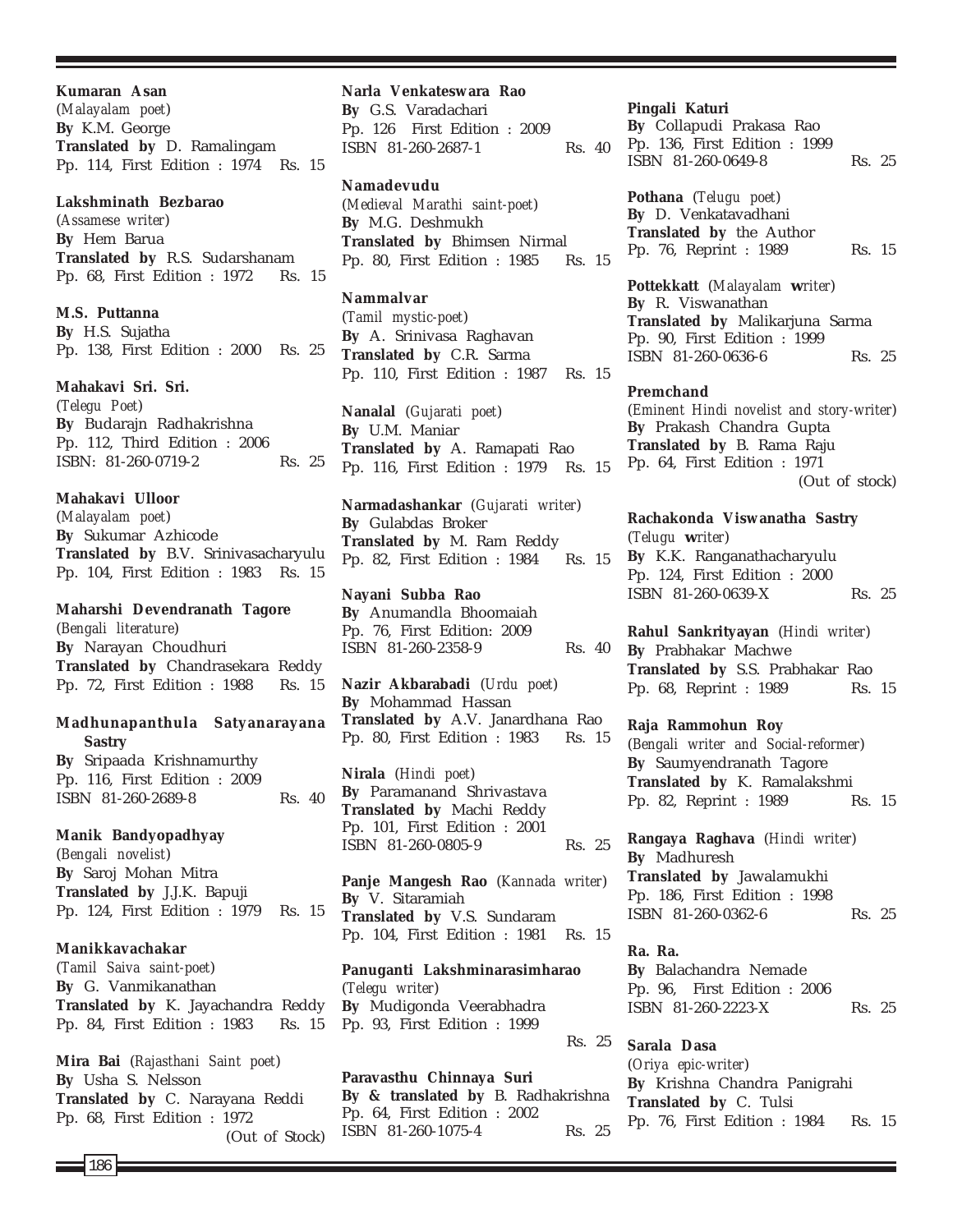**Sarojini Naidu** (*Indo-English poetess*) **By** Padmini Sengupta **Translated by** K. Anjaneyulu Pp. 136, Reprint : 1989 Rs. 15

**Shamsundardas** (*Hindi writer*) **By** Sudhakar Pandey **Translated by** Dandamudi Mahidhar Pp. 144, First Edition : 1989 Rs. 15

**Shrikant Verma By** Aravind Tripathi **Translated by** Puttaparthi Nagapadmini Pp. 156 First Edition: 2009 ISBN 81-260-2685-8 Rs. 40

**Sri Aurobindo** (*Philosopher and poet*) **By** Manoj Das **Translated by** C.N. Sastri 'Amarendra' Pp. 104, Third Edition : 1987 Rs. 15

## **Sripada Subrahmanya Sastri**

**By** Poranki Dakshinamurthy Pp. 132, First Edition : 2006 ISBN 81-260-2157-8 Rs. 25

**Sarvajna** (*Kannada saint poet*) **By** K.B. Prabu Prasad

**Translated by** G. Lakshmi Narayana Pp. 76, First Edition : 2000 ISBN 81-260-0703-6 Rs. 25

#### **Tarasankar Bandyopadhyay**

(*Bengali novelist*) **By** Mahasveta Devi **Translated by** S.S. Prabhakar Rao Pp. 100, First Edition : 1978 Rs. 15

### **Tirumala Ramachandra**

(*Telugu writer*) **By** A. Ramapathi Rao Pp. 96, First Edition : 2006 ISBN 81-260-2327-9 Rs.25

# **Tummala Seetha Ramamurthy**

**By** Nagalla Guruprasada Rao Pp. 160, First Edition : 2000 ISBN 81-260-0833-4 Rs. 25

**Thiruvalluvar** (*Tamil poet*) **By** S. Maharajan **Translated by** K.R.K. Mohan Pp. 114, First Edition : 1994 ISBN 81-7201-584-4 Rs. 15 **Toru Dutt** (*Indo-English poetess*) **By** Padmini Sengupta **Translated by** Nayani Krishnakumari Pp. 126, First Edition : 1977 (Out of Stock)

# **Tukaram**

(*Medieval Marathi poet*) **By** Bhalchandra Nemade **Translated by** Balchandra Apte Pp. 76, First Edition : 1985 Rs. 15

**U.V. Swaminatha Iyer** (*Tamil scholar*) **By** K.V. Jagannathan **Translated by** C.R. Sarma Pp. 74, First Edition : 1989 Rs. 15

**Unnava Lakshminarayana By** V.V.B. Rama Rao Pp. 86, First Edition: 2007 ISBN 81-260-2339-2 Rs. 40

# **Vallathol**

(*Malayalam poet*) **By** B. Hrdayakumari **Translated by** Avasarala Ramakrishna Rao Pp. 100, First Edition : 1977 Rs. 15

## **Valmiki**

(*Epic poet*) **By** I. Panduranga Rao **Translated by** R. Anantha Padmanabha Rao Pp. 96, First Edition : 2000 ISBN 81-260-0976-4 Rs. 25

**Vanamamalai Varadacharya By** Ande Venkatarajam Pp. 160, First Edition : 2010 ISBN 81-260-3038-0 Rs. 40

**Vedam Venkatraya Sastri** (*Telugu Literature*) **By** Vedam Venkatraya Sastri (Jr.) **Translated by the By** Pp. 76, First Edition : 1980 Rs. 15

**Veeresalingam** (*Telugu writer and social reformer*) **By** V.R. Narla **Translated by** G. Lalitha Pp. 104, First Edition : 1984 Rs. 15

# **Veluri Shivarama Sastri**

**By** Jandhyala Mahathishankar Pp. 148, First Edition: 2009 ISBN 81-260-2691-X Rs. 40

#### **Vetturi Prabhakara Bastri**

**By** P. Seshagiri Rao Pp. 110, First Edition : 1999 ISBN 81-260-0728-1 Rs. 25

**Vidyapathy** (*Maithili poet*) **By** Ramanath Jha **Translated by** B. Rajanikantha Rao Pp. 80, First Edition : 1986 Rs. 15

**Viswanatha Satyanarayana By** Kovela sampath Kumaracharya Pp. 146 First Edition: 2007 ISBN 81-260-2539-5 Rs.40

**Yashpal** (*Hindi writer*) **By** Kamala Prasad **Translated by** J.L. Reddy Pp. 96, First Edition : 2000 ISBN 81-260-0832-6 Rs. 25

# **HISTORY OF LITERATURE**

**Assamese Sahitya Charitramu** (*Histony of Assamese Literature*) **By** Birinchi Kumar Barua **Translated by** M.K. Kothandarama Reddi Pp. vii+308, First Edition : 1974 Rs. 15

**Kannada Sahitya Charitramu** (*History of Kannada Literature*) **By** R.S. Mugali **Translated by** M.S. Mohanthayya Pp. viii+320, First Edition : 1978 Rs. 15

**Malayala Vangmaya Charitramu** (*History of Malayalam Literature*) **By** P.K. Parameswaran Nair **Translated by** D. Venkatavadhani Pp. viii+336, First Edition : 1978 Rs. 15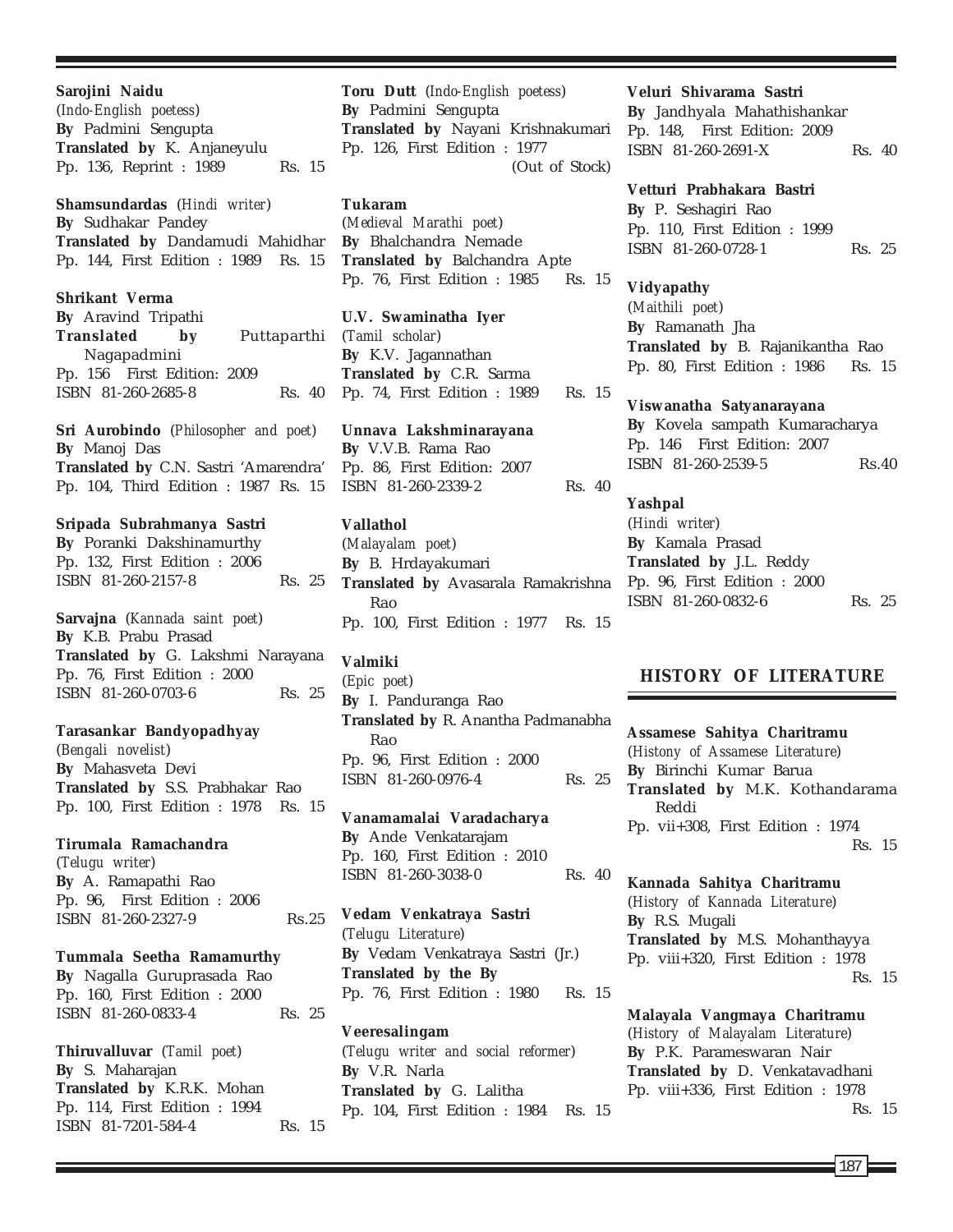#### **Sindhi Sahitya Charitramu**

(*History of Sindhi Literature*) **By** C.H. Ajwani **Translated by** Vadrevupurushotam Pp. vi+296, First Edition : 1994 ISBN 81-7201-571-21 Rs. 75

#### **Tamil Vangmaya Charitramu**

(*History of Tamil Literature*) **By** Mu. Varadarajan **Translated by** T.K. Kodandaramaiah Pp. viii+464, First Edition : 1983 Rs. 30

#### **Vanga Sahitya Charitramu**

(*History of Bengali Literature*) **By** Sukumar Sen **Translated by** K. Veerabhadra Rao Pp. xii+380, First Edition : 1973 Rs. 15

## **GENERAL**

**\*Adarsa Rajyam** (*The Republic, Greek*) **By** Plato **Translated by** G.V. Krishna Rao Pp. viii+474, (Out of Stock)

**\*Atmakatha** (*Autobiography*) **By** Rajendra Prasad **Translated by** K.S.N. Sastri Pp. xvi+820, First Edition : 1965 (Out of Stock)

# **Bala Sahityam** (*Selection of Tagore's writings*) **Compiled by** Lila Majumdar and Kshitis Roy **Translated by** Vedula Satyanarayana Sastri Pp. viii+320, First Edition : 1967 (Out of Stock)

**\*Bhagwan Buddha** (*Marathi Classic*) **By** Dharmanand Kosambi **Introduction** Kakasaheb Kalelkar **Translated by** Puttaparti Narayan charyulu Pp. 546, First Edition : 1957 (Out of Stock)

**Bharati Samakalina Bhavamulu**

188

(*Tamil Literary criticism* - **A.W.**) **By** T.M.C. Raghunathan **Translated by** M.G. Jagannatha Raja Pp. 366, First Edition : 1998 ISBN 81-260-0290-5 Rs. 150

# **Bhasuda**

(*Sanskrit poet*) **By** V. Venkatachalam **Translated by** P Ramachander Pp. viii+204, First Edition : 1992 ISBN 81-7201-071-0 Rs. 35

**Bhuddha Charithamu** (*Aswaghosha's Kavya*) **Translated by** D. Venkatavadhani Pp. iv+98, First Edition : 1976 (Out of Stock)

**Confucius Subhashitamulu** (*Analects of Confucius: Chinese*) **Translated by** K. Venkata Rao Pp. viii+160, First Edition : 1967 (Out of Stock)

**Good Bye Vaman** *(Childern writing)* (*Marathi science fiction Vaman Parat Na Ala*) **By J**ayant V. Narlikar **Translated by** Sujanadevi Acharya Pp. 140, First Edition : 2006 ISBN 81-260-2165-9 Rs. 75

**Iravayyava Satabdamlo Telgu Rachayitrula Rachanalu** (*Anthology of 20th century women's writings in Telugu*) **Compiled by** Abburi Chaya Devi Pp. 372, First Edition : 2002 ISBN 81-260-1392-3 Rs. 150

**Jawaharlal Nehru Jeevitha Charitra** (*Biography in English* - **A.W.**) **By** S. Gopal **Translated by** D. Ramalingam Pp. 732, First Edition : 1993 ISBN 81-7201-212-8 Rs. 130

**\*Jeevana Leela** (*Gujarati travelogue*) **By** Kakasaheb Kalelkar **Translated by** Puranam Subrahmanya Sarma Pp. xxvi+388, First Edition : 1967 (Out of Stock)

**Kala Poornodaya** (*Telugu classic*)

**By** Pingali Surana **Translated by** R. Sesha Sastry and J. Sadanandam Pp. 298, First Edition : 2001 ISBN 81-260-1005-3 Rs. 100

#### **Kannada Vyasa Sankalana**

(*Anthology of Kannada essays*) **Edited by** Gorur Ramaswamy Iyenger **Translated by** Tirumala Ramachandra Pp. viii+188, First Edition : 1971 (Out of Stock)

#### **\*Manavulandaru Sadarulu**

(*All Men are Brothers: Selected writings of Gandhiji*) **Edited by** Krishna Kripalani **Translated by** P. Lakshmikantham Pp. xvi+302, First Edition : 1965 (Out of Stock)

**Na Charitra** (*En Charitram, Tamil*) Autobiography of U.V. Swaminatha Iyer **Translated by** N.C.V. Narasimhacharya Pp. iv+442, First Edition : 1965 (Out of Stock)

**Naa Jeevitapu Vendi Bangaru Putalu** *(Muhinji Hayati-a-ja-Sona Ropa Warq, Sindhi –***A.W.) By** Popati R. Ramachand Hiranandani **Translated by** T.R. Meenalochani Pp. 88, First Edition : 2009 ISBN 81-260-2357-0 Rs. 60

## **Rajaniti**

(*The Prince, Italian*) **By** Machiavelli **Translated by** R.A. Appalaswamy Pp. viii+1120, First Edition : 1963 (Out of Stock)

**Ravindra Katha** (*Biographical sketch of Tagore*) **By** Lila Majumdar **Translated by** K. Venkateswar Rao Pp. 16, First Edition : 1961 (Out of Stock)

**Ravindra Vyasavali Volume I** (*Selected essays of Tagore*) **By** Rabindranath Tagore **Translated by** M. Visveswara Rao Pp. xxviii+572, Reprint : 2002 ISBN 81-260-1135-1 Rs. 200